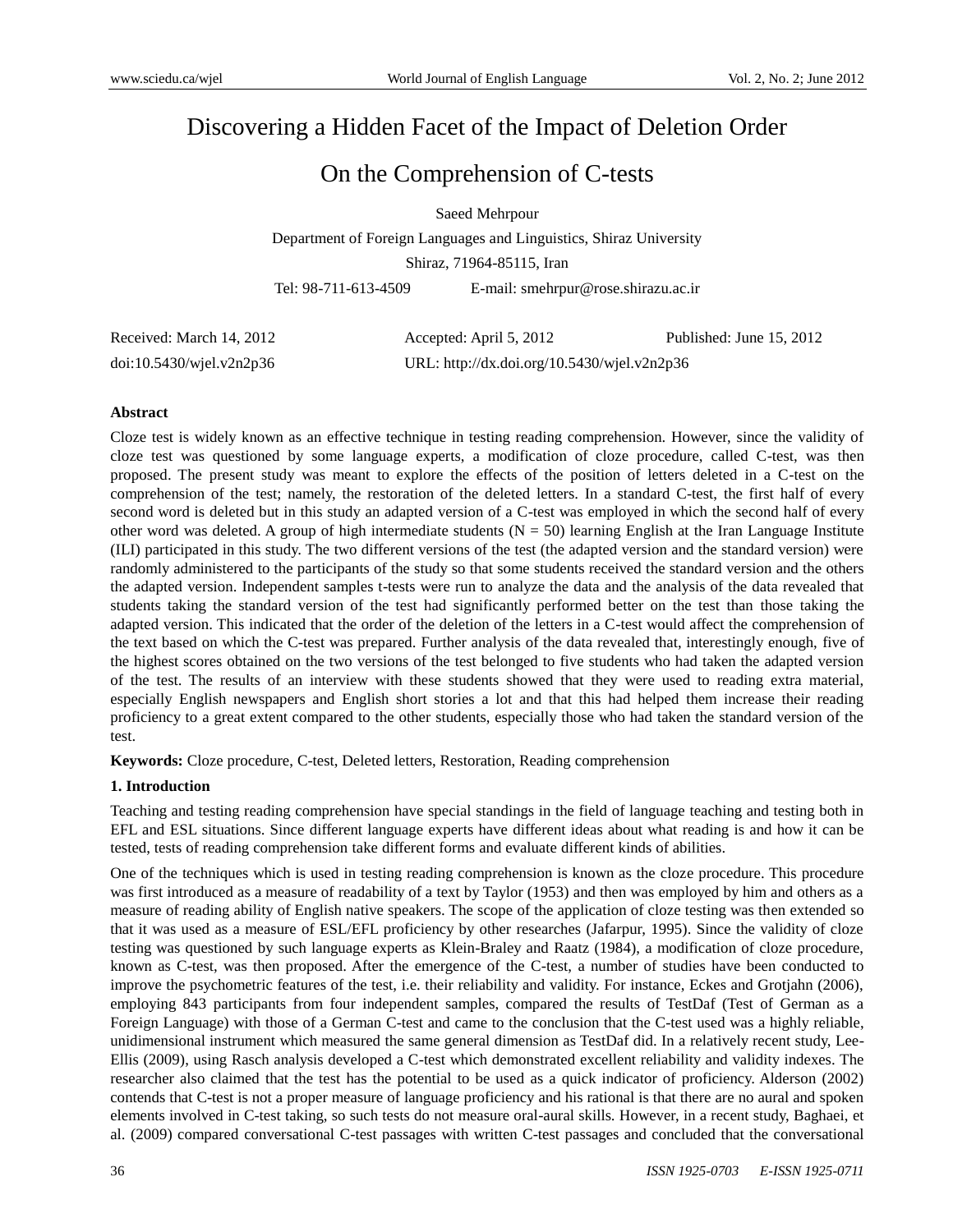C-test passages were better measures of reading, listening and composite scores of reading and listening than written Ctest passages.

Jafarpur (1995, p.194) states, "C-testing involves four or five thematically distinct segments of connected discourse in which the second half of every second word, beginning from word two in sentence two is deleted, and the testees receive credit for exact restoration of deleted letters". The C-test was actually meant to operationalize "reduced redundancy principle" (RRP), that is, testing examinees' language ability when linguistic message is distorted by noise or some other kinds of interference such as deleted words from sentences or deleted letters from words (Spolsky, 1973). In general, disrupting the connectivity of a text affects its processability negatively (Grotjahn, 2002).

The advent of the cloze test and its adapted versions were based on psychological principles fundamental to learning. And the initial deletion of the letters in blank positions of a C-test has psycholinguistic reasons. The reader of a passage, in his attempts to restore the missing elements of the passage, makes conscious use of syntactic, semantic, and pragmatic clues found in the passage (Farhady *et al.* 1994).

Another equally important factor in the comprehension of a cloze passage is the prior knowledge of the reader. The influence of prior knowledge on comprehension of a text is based on a psychological theory known as schema theory. According to this theory, the knowledge already stored in memory, in the form of abstract structures called "schemata", interferes with the interpretation of new information. If new information is incomplete, the reader makes inferences on the basis of the selected schema in order to fill in the missing parts. To put it differently, schema theory assumes that readers use a process of semantic constructivity to create meaning from a written or spoken text, which itself has little or no meaning (Chastain, 1988). Nearly the same processes involved in the comprehension of a mutilated passage such as a cloze passage or a C-test can be observed in a non-linguistic task like doing cross-word puzzles. In doing a cross-word puzzle, the positions of missing letters of the words in the total context of the puzzle, whether they are at the beginning of the words or at the end of them, affect the restoration of them. In like manner, in a standard C-test the initial letters of the words whose second parts are deleted help the reader restore the remaining letters of the words.

## **2. Literature Review**

The use of adapted versions of C-tests is not something new and examples of the employment of such versions are cited in the literature. In a study carried out by Cleary (1988), he addressed the problem of poor discrimination of C-tests by means of an experimental C-test variant in which grammatically marked items were deleted to the left rather than to the usual right. The outcomes of the research indicated that the discrimination of the C-test could be boosted by left-hand deletion.

Ikeguchi (1998) conducted a study to determine the ability of the C-tests to discriminate the English levels of students in Japan using two types of C-tests: one type consisting of short passages using different texts, and another type constructed from only one long narrative passage. The results of the study revealed that the former type of C-tests can discriminate levels of English proficiency among Japanese learners of English better than the latter type.

Jafarpur (1995) studied the effect of changing the deletion ratio on the C-test. He developed 20 C-test versions of the same text by using different deletion starts and deletion ratios and found that changing the deletion start and/or deletion ratio produced different C-tests, which tapped different abilities.

Jafarpur (1999b) admitting the shortcomings of his previous study (1995), and questioning "the rule of two", that is the deletion of every second word in a C-test, conducted a new study to shed more light on the issue. He administered 5 versions of a C-test with 3 different deletion starts and a cloze test to 340 Iranians majoring in English as a foreign language. The subjects were divided to 5 groups and each group took one C-test version and the cloze test. The results showed that all the 5 C-test versions were able to discriminate among subjects. He also concluded that not only there is nothing unique about the "rule of two" but also this rule produces a considerable number of nonfunctioning items.

In another study, Heidari (1999) compared a left-hand C-test (having 79 items) with a standard one (having 64 items) and found that the C-test with left hand deletion enhanced the discrimination power of the C-test. However, he did not make any mention of how efficiently his C-test could differentiate between subjects with different levels of proficiency.

Farhady and Jamali (2006) investigated the effect of using various deletion procedures on the C-test. They constructed 5 versions of a C-test from a single text by deleting the first half of every second/third/fourth/fifth, and sixth word. They also developed 5 other versions from the same text by deleting the second half of every second/third/fourth/fifth, and sixth word. The C-tests were then administered to 482 senior EFL students and the results indicated that the different versions of the C-test measured different underlying abilities.

In still another study, Rahmani Anaraki (2007) explored the effects of changing the deletion direction and deletion ratio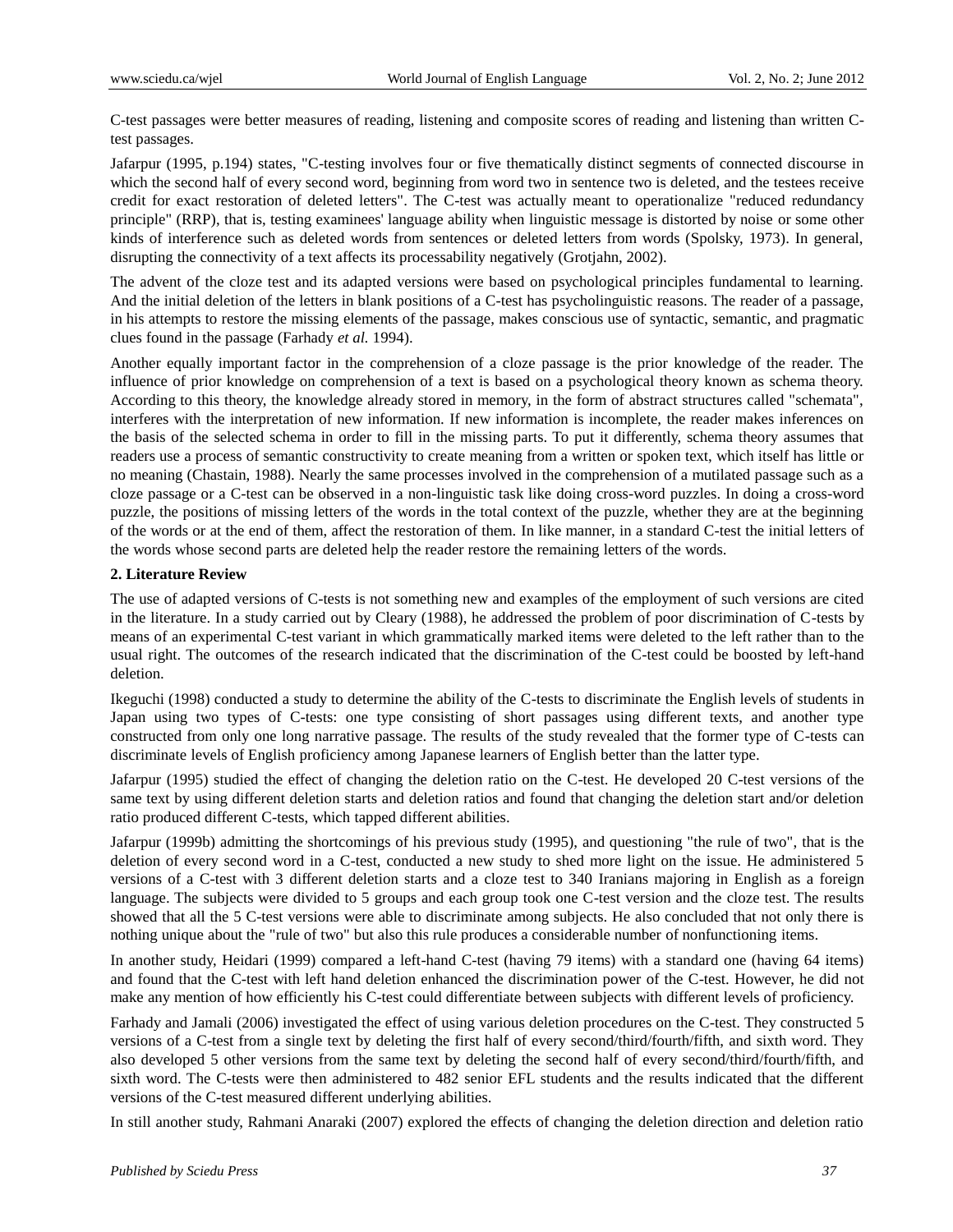on the validity and reliability of the C-test. He administered a test of TOEFL along with two versions of a C-test with a change in deletion ratio (from 2 to 3) and deletion direction (from right to left) to a group of 324 English majors and found that changing the deletion ratio from 2 to 3 could result in an easier C-test with a higher discrimination power and a better criterion-related validity. On the other hand, he concluded that changing the deletion direction (from right to left) could result in a more difficult C-test with a lower discrimination power and a low concurrent validity – a C-test which might be a completely different test measuring a different construct. However, changes in deletion technique did not result in any change in reliability of the C-test.

Taking a look at the studies reported above, one can recognize that all of them have been concerned with quantitative analysis of the data obtained from the administration of different versions of C-tests and no study has been undertaken to analyze such data qualitatively. In fact, the present study was conducted to fill such a noticeable gap in the extant literature by delving into the way the testees reacted to two different versions of a C-test through conducting interviews with them in a follow-up study.

## **3. Objective and Significance of the Study**

The present study tries to explore the effects of the positions of the letters deleted in a C-test on the comprehension of the test, namely, the restoration of the deleted letters. In a standard C-test the second half of every second word is deleted but in this study an adapted version of a C-test is employed in which the first half of every second word is deleted.

The main purpose of this study is to see whether the order of deletion of the letters in a C-test affects the comprehension of the test or not. The study holds significance in that it challenges the schema theory and the role of prior knowledge in comprehension of a text through using an adapted version of a C-test. In a standard C-test the first half of the letters in a word whose second half is deleted, functions as known information helping readers to make appropriate guesses based on moving from known to unknown information. However, in the adapted version of the C-test employed in the present study the first half of the letters in a word is deleted which makes it difficult or even impossible for the testees to move from known to unknown information and to make proper guesses at the letters forming the first half of the word.

## **4. Method**

## *4.1. Subjects*

Two classes of high intermediate English at the Iran Language Institute (ILI) took part in this study. The number of students in each class was 25 (50 subjects in all). This type of sampling was based on the following considerations: 1) the subjects had nearly the same level of proficiency, learning English for two and a half years. 2) They had been taught through the same teaching materials and teaching procedures with teachers having nearly the same level of proficiency and efficiency.3) To control for the subject variability of the two classes, the means and standard deviations of their scores in the previous term were calculated and compared. The mean and standard deviation of the first class were 77 and 1.948, respectively, and those of the second class were 76.14 and 1.739. Although these two indexes were close enough and could be indicative of the comparability of the two groups, an independent t-test was run to make sure that any possible difference between the two classes was merely due to chance and not any other factor. The results obtained from the t-test proved that the two classes were significantly comparable and represented the same population. Table 1 illustrates the results obtained from the t-test.

<Table 1 about here>

Furthermore, in order to find more support for the comparability of the two groups, they were also given the Oxford Placement Test (OPT) whose result revealed that the two groups enjoyed relatively the same level of proficiency. The following table shows the results obtained from a t-test run on the students' proficiency test scores.

## <Table 2 about here>

## *4.2. Instruments*

In addition to the proficiency test (OPT) which was used to compare the students' level of proficiency prior to the study and whose reliability based on Cronbach Alpha Coefficient turned out to be 0.89, to conduct the present study, two alternative forms of a C-test were constructed. The text of the C-test was excerpted from Seal (1988, p.64). The passage was a relatively long one and was reduced to a 253 word passage for testing purposes. In fact, an attempt was made to omit parts of the passage which contained redundant information whose deletion would not have affected the coherence of the passage. To construct the tests, two copies of the passage were provided. The first and the last sentence of the passages were left intact and the deletion of the letters applied to words in sentences after and before these two sentences. In one of the C-tests the first half of every second word was deleted and in the other one, the second half of every second word was deleted. In the case of words having an odd number of letters, half of the letters plus one were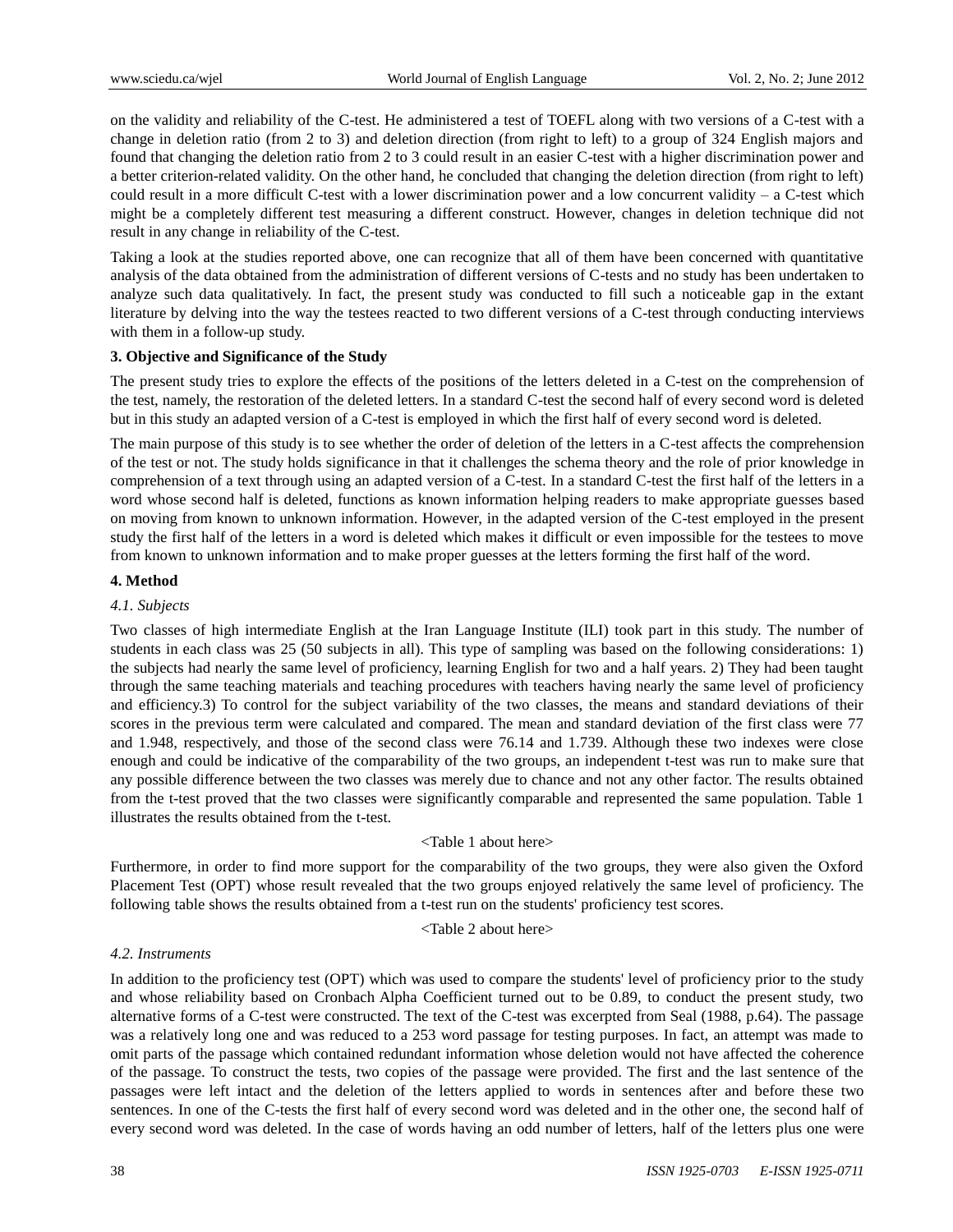deleted. One-letter words such as 'I' and 'a' were ignored and counting began on the next word. In general, the test was a 235 word passage with 100 mutilated words which were viewed as test items and each item was assigned one point.

On the whole, the two tests were entirely identical except for the positions of deleted letters of the words in the tests. Finally the two versions of the test were labeled as standard version (SV) and adapted version (AV). The reliability indexes of the two versions of the test were also calculated again using Cronbach Alpha Coefficient. The index obtained for the standard version was 0.79 and that of the adapted version, 0.91, which are generally viewed as acceptable reliability indices. The reason why the adapted version enjoyed a higher index of reliability can be attributed to the significantly higher standard deviation of the adapted version (17.03) compared to that of the standard version (6.46). Another point which can be claimed with regard to the standard deviation of scores obtained from the adapted version is that due to the higher standard deviation of the scores, this test enjoys higher discrimination power differentiating low, intermediate, and advanced students better.

## *4.3. Procedure*

The constructed C-tests were administered to the subjects in the two classes. Before the administration of the test, a brief explanation was given about the test and the instructions were provided in Farsi. Since cloze tests comprise a sub-test of the subjects' mid-term and final exams in the institute and they were already familiar with cloze tests, the explanation given made them a little test-wise. This would reduce the effect of factors such as strangeness of the test which might otherwise have become an extraneous variable influencing the final results.

The subjects were told that they would not be penalized for spelling errors and every intelligible restored word would be considered correct because, as Oller (1979, p.281) reports, "nil correlations exist between spelling and the ability to process discourse." The time allotted for the completion of the test was 25 minutes. Finally, the test papers were randomly distributed among the subjects. Some subjects received SV test and others AV. The reason why test papers were randomly distributed was that, as already noted, the subjects were found to represent the same population. So it was not necessary to view the two classes as separate samples any more and to administer one version of the test to one class and the other version to the other class. The random distribution of the test papers also eliminated the possible effects of other factors such as cheating; as a result, any possible observed difference between the performances of the subjects could be attributed to chance only.

#### **5. Results and Discussion**

After the tests were administered to the subjects, the completed C-tests were scored. The mean and standard deviation of the scores of the subjects who had taken the standard version of the test (SV) were 90.12 and 6.463, respectively, and those of the subjects taking the adapted version (AV) were 69.84 and 17.03, respectively. To investigate the statistical significance of the data, an independent t-test was conducted. Table 3 illustrates the results obtained from this analysis.

#### <Table 3 about here>

The results obtained show that although the subjects were initially found to be comparable and representing the same population, they performed significantly differently on the two different versions of the test. Subjects taking the standard version of the test outstandingly performed better on the test than those taking the adapted version. This indicated that the order of the deletion of the letters in a C-test affects the completion or, in other words, the comprehension of it greatly. Such being the case, the answer to the research question raised above is a positive one. In fact, based on the results of the above t-test, it can be stated that the position of the deleted letters in a C-test can affect the performance of the subjects taking the test and those taking the test with right-hand deletions outperform those taking the test with lefthand deletions.

The findings of the present study are in line with those obtained by Cleary (1988), Jafarpur (1995), Heidari (1999), Farhadi and Jamali (2006), and Rahmani Anaraki (2007) which show that a change in the position of deleted letters in a C-test leads to a change in the performance of language learners on such a test, and that such a test usually has a higher discrimination power.

As mentioned before, this study is an example of a mixed study in which use was made of both quantitative and qualitative methods of data collection and data analysis and so far we have been just dealing with the quantitative aspects of the study. However, as far as the qualitative aspects are concerned, the following points can be of great importance to the interested readers.

After scoring the completed tests, it was observed that, most interestingly, the highest grade (99) belonged to a subject who had taken the AV although the subjects taking the SV had generally performed better on the test (AV subjects' scores ranged from 34 to 99 and those of SV subjects ranged from 76 to 98.). Among subjects taking the AV, there were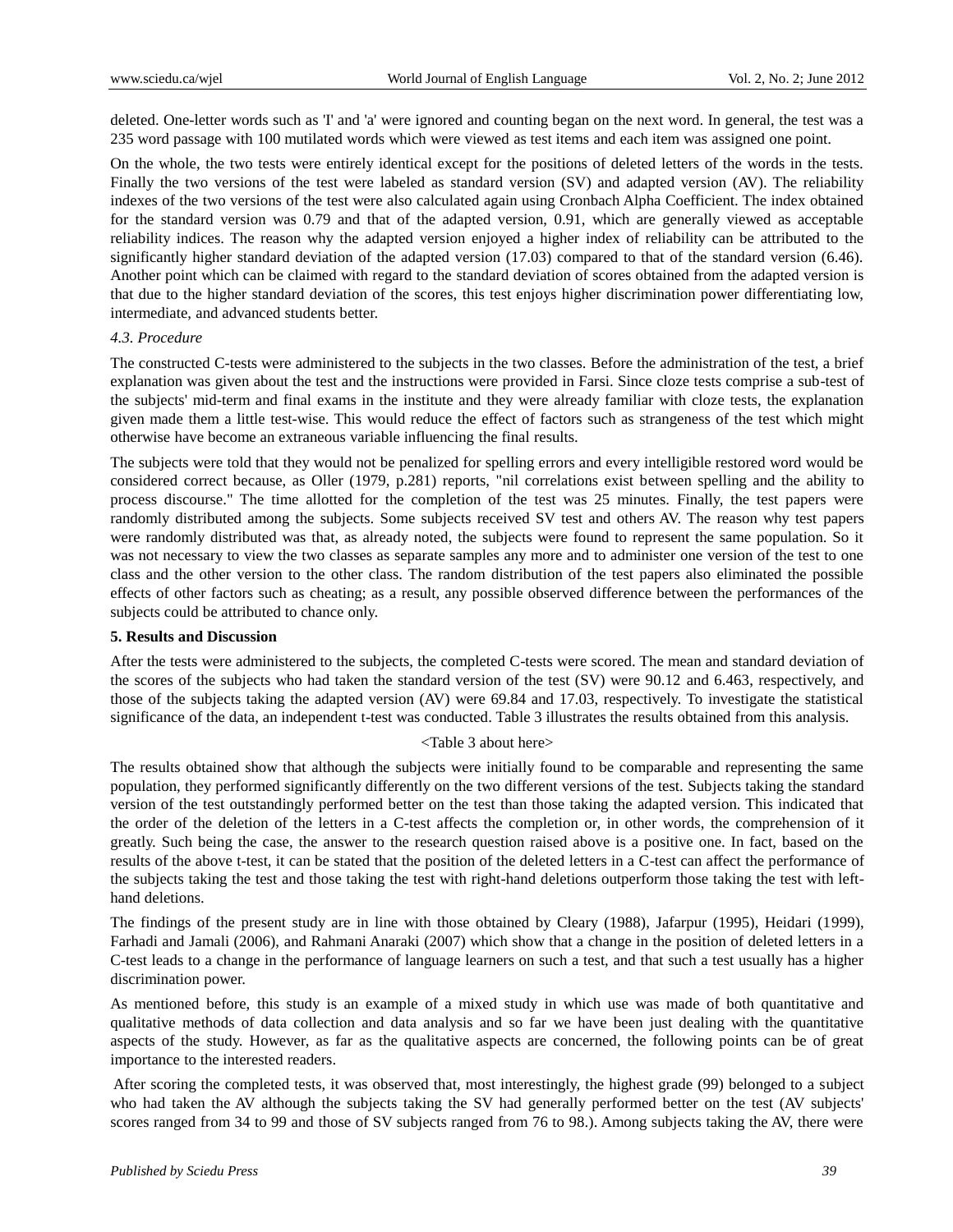four other subjects who had scores ranging from 90 to 97 on the test. These five subjects had performed significantly better on the test than other subjects taking the AV. This interesting observation made the researcher conduct a follow-up study to find the reason behind this hidden aspect.

## **6. The Follow-up Study and Secondary Findings**

In the follow-up study, the five subjects already mentioned were indentified by the information they had provided on their test papers. Two of these subjects belonged to class I and the other three to class II. It was decided to interview these five subjects. Eventually, they were interviewed individually. First, they were asked some introductory questions and the main questions were posed afterwards. Answering the question "How come you got such a high score on the test?", three of the subjects said that they had a lot of outside reading practices, reading short stories in English. The other subjects said they regularly read English newspapers such as *Tehran Times* and *Iran News.* All the five subjects claimed that they usually had good performance on the cloze tests given to them as a sub-test in the mid-term and final exams of the institute. The data obtained from the interviews revealed that having a lot of outside reading practice and using authentic reading materials such as short stories, newspapers, and magazines will increase the ability to process language holistically and at a higher level. This will, in turn, lead to further development of learners' expectancy grammar in the sense that their ability to complete an item will depend on their ability to predicate the language that appears next (Chastain, 1988). In fact, some language experts (e.g., Jorstad, 1974) maintain that this "learners' internalized grammar of expectancy" is the central core of language competence. In addition, Richards and Schmidt (2002, p. 191) contend that "knowledge of the expectancies of occurrence of language items is made use of in the comprehension of language." This suggests that if language learners are exposed to authentic reading materials and are encouraged to use such materials, it will help them to improve their reading comprehension ability in particular and their language proficiency in general.

## *6.1. Discussion of secondary findings*

In fact, it is generally believed that extracting real information from a real text in a new or different language can be very motivating and it can increase students' motivation for learning by exposing them to real language (Guariento and Morely 2001). As for the effect of extensive reading on reading comprehension and language proficiency, Brown (2001) contends that "extensive reading is a key to student gains in reading ability, linguistic competence, vocabulary, spelling, and writing" (p.301). Moreover, researchers such as Gorsuch and Taguchi (2010), Iwahori (2008), Kusanagi (2004), Taguchi et al. (2004), Sheu (2003), Bell (2001), conducting research in EFL contexts such as Japan, Taiwan and Yemen have all reached the conclusion that extensive reading can have a great impact on reading rate and/or general language proficiency of EFL learners.

## **7. Conclusion**

The findings of the present research proved that the order of deletion of letters in a C-test- whether the right part of the words are deleted or the left part- affects the comprehension of the C-Test. It was found that the comprehension of a Ctest with right-hand deletion was comparatively much easier than the comprehension of a C-test with left-hand deletion. This supports the role of prior knowledge in comprehension of mutilated passages such as cloze tests and C-tests. In case of C-tests with right-hand deletion, the initial letters of the words activate the related schemata and function as prior knowledge about the words and help the reader to retrieve the second part of the words from his/her memory and to comprehend the C-test more easily.

The most interesting finding which might be unique to this study was the conspicuously high performance of some subjects on the C-test with left-hand deletion. The data obtained from the interviews with these subjects revealed that the type of reading materials and the amount of reading practice can affect one's general reading comprehension ability very much. Of course, this finding, due to the small number of students having a performance different from most of the other students should be approached quite cautiously. In fact, other factors might be involved and further study is invited to detect these possible factors.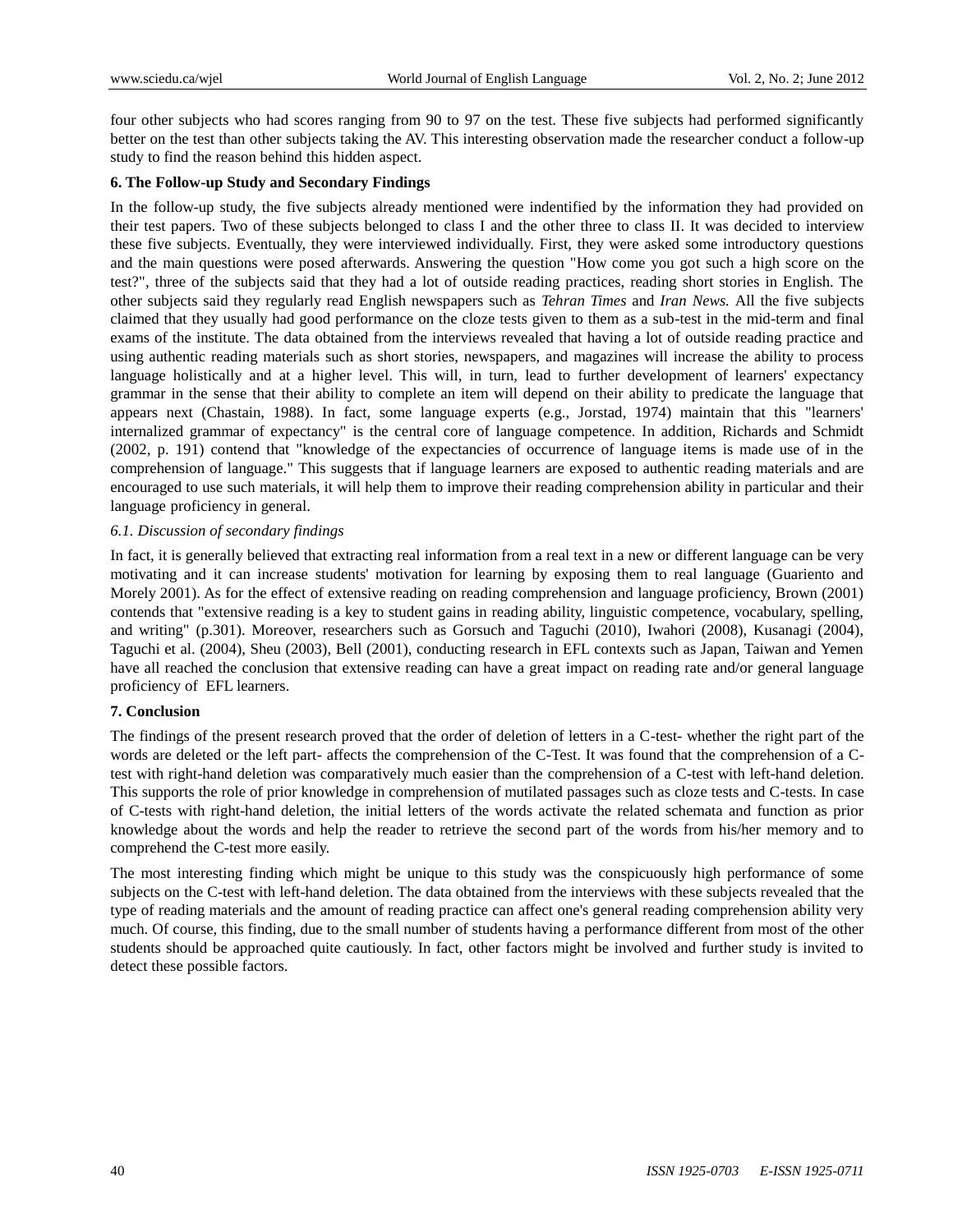#### **References**

- Alderson, J. C. (2002). Testing proficiency and achievement: principles and practice. In J. Coleman, R. Grotjahn, & U. Raatz, (eds) *University language testing and the C-test.* Bochum: AKS-Verlag.
- Baghaei, p., Monshi Tousi, M., & Boori, A. A. (2009). An investigation into the validity of conversational C-test as a measure of oral abilities. *Iranian EFL Journal, 4, 94-109.*
- Bell, T. (2001). Extensive reading: Speed and comprehension. *The Reading Matrix.* 1, 1.
- Brown, H. D. (2001). *Teaching by principles: An interactive approach to language pedagogy.* Second Edition. White Plains, NY: Pearson Education.
- Chastain, K. (1988). *Developing second-language skills: theory and practice* (Third edition). New York: Harcourt Brace Jovanovich, Inc.
- Cleary, C. (1988). The C-test in English: left-hand deletions. *RELC Journal 19*, 26-35. <http://dx.doi.org/10.1177/003368828801900203>
- Eckes, T. & Grotjahn, R. (2006). A closer look at the construct validity of C-tests. *Language Testing, 23* (3), 290-325. <http://dx.doi.org/10.1191/0265532206lt330oa>
- Farhady, H., Jafarpur, A., & Birjandy, P. (1994). *Testing language skills: from theory to practice*. Tehran: The Center for Studying and Compiling University Books in Humanities (SAMT).
- Farhady, H. & Jamali, F. (2006). Varieties of C-test as measures of general language proficiency. In H. Farhadi (Ed.), *Twenty-five years of living with applied linguistics: collection of articles (pp. 287-302).*
- Gorsuch, G. & Taguchi, E. (2010). Developing reading fluency and comprehension using repeated reading: Evidence from longitudinal student reports. *Language Teaching Research*, 14, 27-59. <http://dx.doi.org/10.1177/1362168809346494>
- Grotjahn, R. (2002). 'Scrambled' C-Tests: eine Folegeuntersuchung. In Rudiger Grotjahn (Ed.), *Der C-Test. Theorestiche Grundlagen und praktische Anwendungen* (Vol. 4, pp. 83-115). Bochum: AKS-Verlag.
- Guariento, W. & Morely, J. (2001). Text and task authenticity in the EFL classroom. *ELT Journal,* 55, 347-353. <http://dx.doi.org/10.1093/elt/55.4.347>
- Heidari, A. (1999). *C-test: Solving strategies, changing the position of deleted letters and discriminatory power.* Unpublished master thesis. Shiraz University, Iran.
- Ikeguchi, C. B. (1998). Do different C-tests discriminate proficiency levels of EL2 learners? *JALT Testing & Evaluation, 2*, 1, 2-10.
- Iwahori, Y. (2008). Developing reading fluency: A study of extensive reading in EFL. *Reading in a Foreign Language,*  20, 1, 70-91.
- Jafarpur, A. (1995): Is C-testing superior to cloze? *Language Testing* 12, 194-216. <http://dx.doi.org/10.1177/026553229501200204>
- Jafarpur, A. (1999b). What's magical about the rule-of-two for constructing C-tests? *RELC Journal,* 30, 86-100. <http://dx.doi.org/10.1177/003368829903000205>
- Jorstad, H. L. (1974). Testing as communication. In G. A. Jarvis (Ed.) *The challenge of communication.* Skokie, III.: National Textbook, pp. 223-73.
- Klein-Braley, C. & Raatz, U. (1984). A survey of research on the C-test. *Language Testing,* 1, 134-146. <http://dx.doi.org/10.1177/026553228400100202>
- Kusanagi, Y. (2004). The class report 2: Course evaluation of Pleasure Reading Course. *The Journal of Rikkyo University Language Center*, 11, 29-42.
- Lee-Ellis, S. (2009). The development and validation of a Korean C-test using Rasch analysis. *Language Testing*, 26, 245-274.<http://dx.doi.org/10.1177/0265532208101007>
- Oller, J. W. jr. (1979). *The Tests at School: A Pragmatic Approach.* London: Longman.
- Rahmani Anaraki, R. (2007). *Effects of changing the deletion direction and deletion ratio on the validity and reliability of the C-test.* Unpublished master thesis. Shiraz university, Iran.